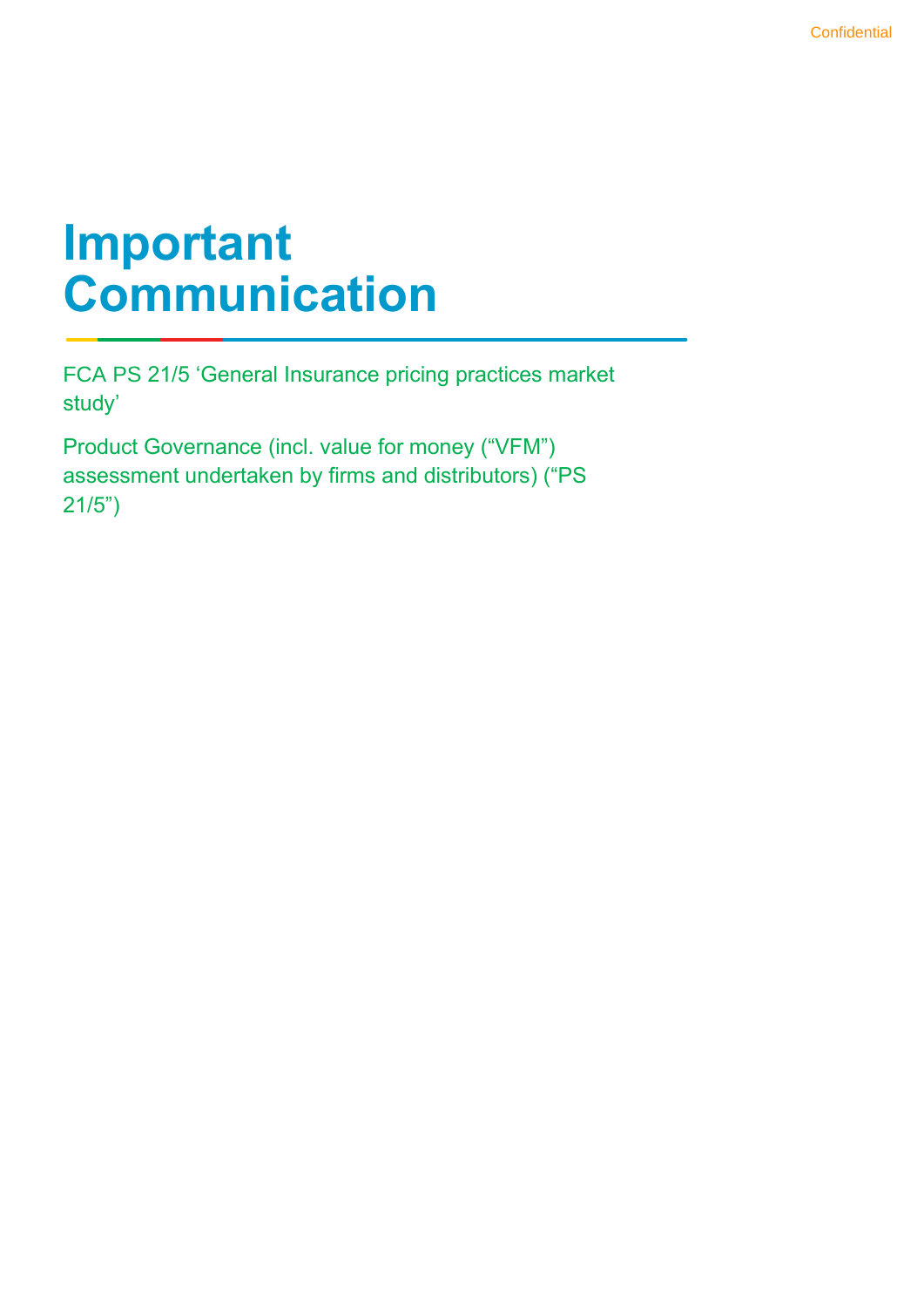As you will be aware PS 21/5 introduces, amongst other things, a number of FCA Rules (and Guidance) which seeks to clarify and enhance the governance connected to the VFM assessment currently undertaken by Insurance firms and distributors. The new rules and transition period commence in October 2021; therefore we are taking this opportunity to inform you about some of the enhancements we will be introducing to existing processes and how these will impact you, as a distributor of our products.

Set out below is our current approach to Product Governance and the matters we consider when assessing VFM relating to our Retail Protection and Group Protection businesses:

Product development and management at L&G is conducted through our robust Product Lifetime Management (PLM) process.

Before we launch a product, it needs to satisfy a number of internal governance assessments including:

- customer need,
- identified target customer group,
- customer value,
- any necessary complexity is explicitly called out and clear explanation provided for customers,
- any opportunity for customer confusion is identified and mitigated, and
- agreement of appropriate distribution channel(s).

This may include customer research if the proposition is considered sufficiently different from that we have current experience of.

Once launched we will review the new proposition within a year to ensure it is performing as expected and conduct further reviews at regular intervals thereafter, even when a product is no longer open to new business. The reviews include VFM, lapse investigations, cancellation analysis, feedback from distributors, claims paid as a percentage of expected, claims not paid with reasons, plus customer complaints by cause. We believe these reviews provide on-going diligence that the propositions are performing as they were designed to for our customers.

We can confirm that we price our protection products to ensure that our policyholders receive fair value for money from their policies.

We do this by regularly checking the following metrics;

- our expected claims experience
- the amount of commission due to the distributor
- ensuring that we do not write excessive profits or losses at a product, channel, and individual policy level.